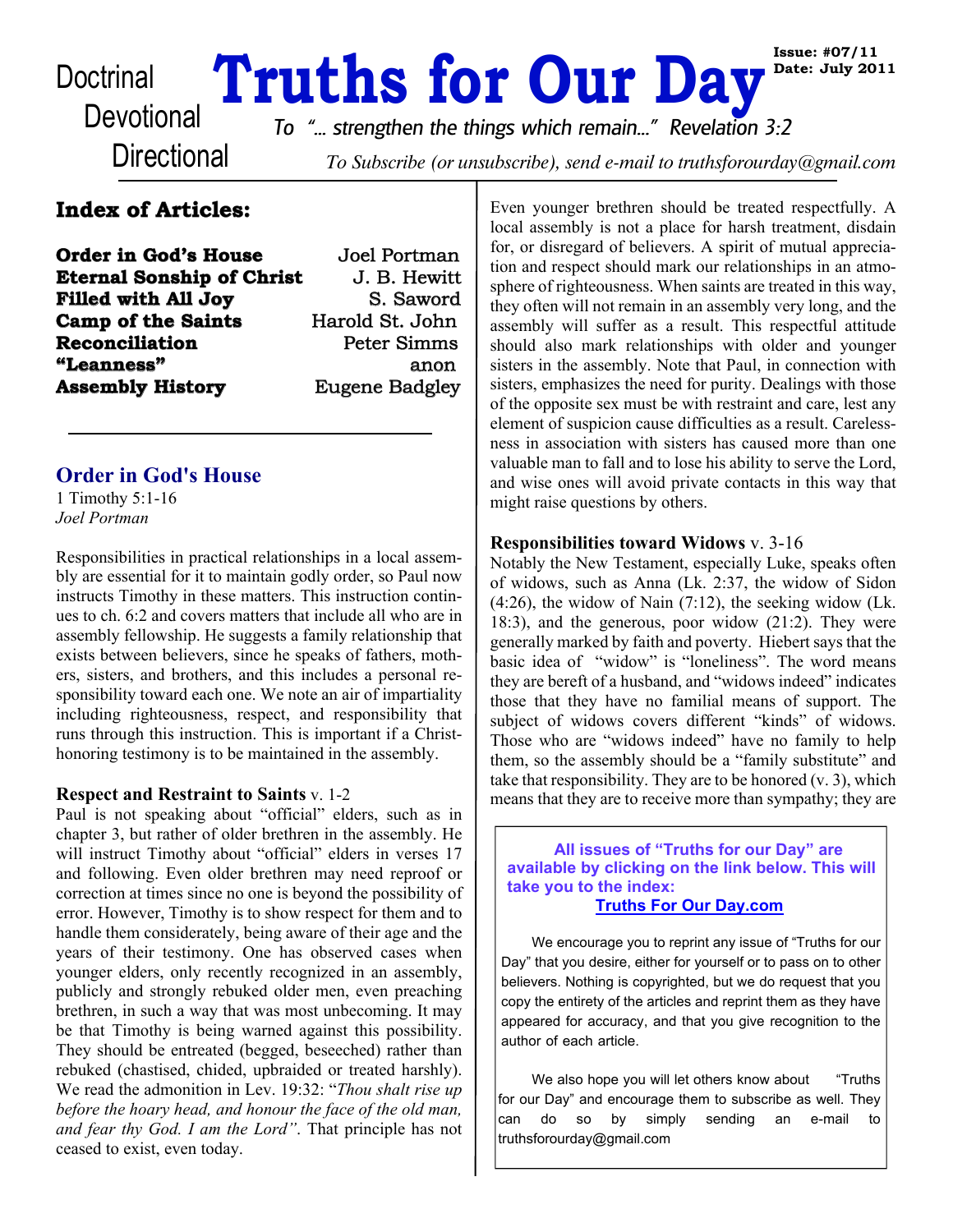to be appreciated and esteemed, and this is to be displayed by practical support ("taken into the number" seems to indicate an orderly arrangement of supporting a definite group, v. 9). This widow is one who is truly desolate and has no one apart from God in whom to trust, and in that attitude of trust, she is constantly expressing her supplications and prayers to God, v. 5.

These widows must meet certain requisites, v. 9-10. They must have reached an age when personal support through work was no longer possible (60 years of age), and who had been faithfully devoted to their husbands while he lived. The qualification "... wife of one man ..." cannot mean only married once, since that would also exclude any widows who, having lost their husbands when younger, had remarried, as Paul instructs them to do in v. 14. Their lives are also marked by a testimony involving faithful service toward those, especially her own family, who may be without the assembly, as well as her showing hospitality toward strangers and to the saints. Her life has been marked by having "followed every good work". These widows would rightly deserve the honor and respect of the saints, and they would certainly merit their practical support as they were recognized to have need.

Then, in vs. 4 and 8, we learn that there are widows who have family, and the family is charged with their care, since that is "good and acceptable" before God. They should not neglect their widows and thus leave that responsibility to the assembly. These are not truly "bereft", and children have a responsibility before the Lord to care for their parents, even as parents are to care for their children. In v. 4, "nephews" is a word that indicates "grandchildren", and one with a parent or grandparent has this charge to fulfill. In the days of Timothy there were no "old folks homes" to send them to, neither was there Social Security or other means of providing for their needs, so this need was even greater. However, even today, believers should recognize that they should not pass off this responsibility to others if it is possible for them to fulfill it. "Piety" is another word for "godliness" and this is a practical expression of that character which is pleasing and acceptable before God. Clearly, godliness is more than an expression of words or a "pious atmosphere" of life, but rather a practical expression of actions which are according to God and pleasing to Him.

The opposite is in verse 8. One who does not provide for his own has "*denied the faith and is worse than an infidel"* (unbeliever). By ignoring this responsibility, they would express by their actions the opposite of that which faith would produce and thus cast doubt on their profession as a Christian. Vincent says: "By refusing the natural duties which Christian faith implies, one practically denies his possession of faith". Kelly puts it, "Unfeeling selfishness is

a denial of the faith; for what has not God given to us in His Son?" Having faith will only strengthen and enable those natural sympathies; even an unbeliever, a pagan, has natural affections that will cause him to care for his own relatives. How much more should this be true of a genuine child of God?

#### **Risks for Younger Widows v. 11-15**

Then Paul instructs about younger widows (v. 11-15). These are not to receive help from the assembly, because that would tend to produce idleness, with the potential for many problems that would result. "They will marry" in the context seems to indicate that they would marry anyone, even an unbeliever, in their desire to be married again. In doing this, they would cast off their first faith and come under judgment as a result of identifying with a pagan, possibly even denying their profession. Their idleness would also introduce problems into the assembly if they became involved in idle gossip and tale-bearing, saying things that they should not. His counsel is that they should marry ("women" in the context is clearly referring to younger widows), and be occupied with the normal functions of a wife and mother for their own protection and productivity. "Guide the house" is an expression that indicates that the house is her proper domain to rule over, to manage and direct in an honorable way. It is the feminine form of "master of the house" found in the gospels, so it indicates her responsibility and sphere that she is to fulfill. Paul has already taught that her salvation from sin and failure lies in her being occupied with "the childbearing" (2:15). To this day, the same principle applies; God's order is that she should be a "keeper at home", occupied with that very important work of caring for the household. Her maintenance of a godly atmosphere in the home in an expression of God's order of godliness in the assembly.

*(to be continued)*

**Two men please God.. one who serves Him with all his heart because he knows Him, and one who seeks Him with all his heart because he knows Him not**

# **The Pre-existence, Eternal Sonship of Christ** *by J. B. Hewitt*

By eternal nature the Lord Jesus is the Son of God. He did not become God's Son at the Incarnation neither when He rose from the dead (Acts 13:33; Rom. 1:4), though by the latter event His Sonship was fully manifested. He is the "Only-Begotten" of the Father, of the same nature and with the same powers, to Whom equal worship is due.

He is the Divine Logos, in the beginning with God, the full and final revelation of God, and Himself very God (John 1:1; Col. 1:15). If our Lord had no existence prior to His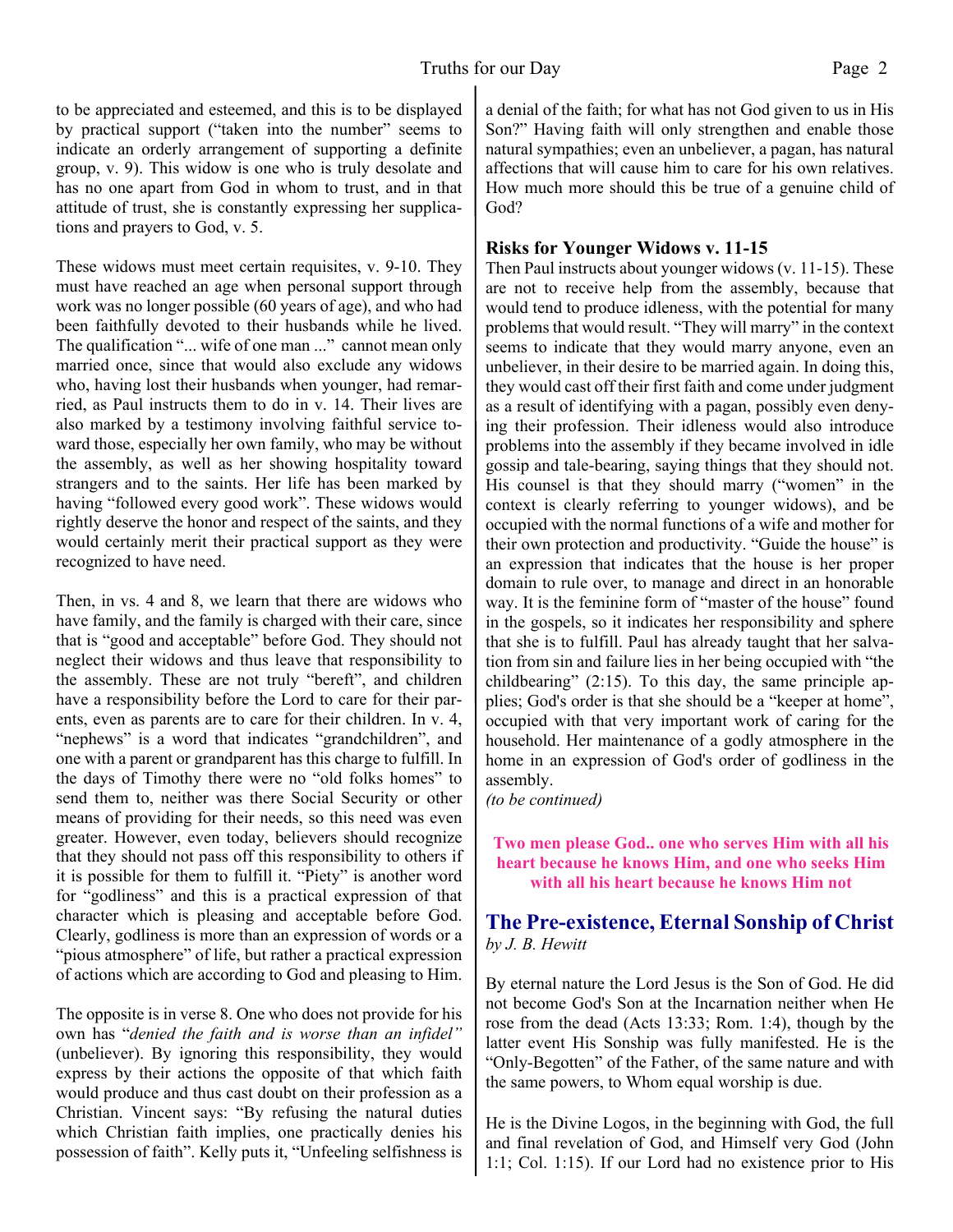Incarnation at Bethlehem, the Christian claim that He came to be the living Revelation of God is at once invalidated and His claim to have revealed the Father is abrogated.

# **Claiming Equality**

The Lord's discourse on the Bread of Life is replete with proof of His Preexistence. He is the Antitype of the manna; He is the Living Bread out of Heaven (Jn. 6:50, 51);

Christ in His Person is the Bread of Life (v.35-50); here in verses 51-58, He is the spiritual food of the believers in the Redemptive work of His Death. Verse 62 indicates a relationship prior to Bethlehem condescension (John 1:1). Before Abraham was "I AM" (8:58). He is Jehovah, the eternally self-existent One; the provider and sustainer of Divine life (6:35). The idea of "Sonship" is necessitated by a revelation of the "Fatherhood" of God in the Sacred Trinity. John's Gospel clearly presents the Eternal nature of the Sonship of Christ (1:14, 18; 3:16-18).

The expression "Only-Begotten," used of Christ points to something ABSOLUTE, but "Firstborn" expresses what is RELATIVE.

This title "Only-Begotten" is used five times in reference to Christ. The Lord ever did and ever will occupy this peculiar and unique place in the Father's thoughts and affections. It marks off His unique Sonship from the "sons of God" (v. l2). The title "Son of Man" is used only by our Lord, never by His disciples. It does not refer to His origin from man, but His relationship to them, it links Him with earth (Psa. 8).

# **Combating Heresy**

The error taught at Colosse was undermining the Christian system, it was twofold: doctrinal and practical, theological and ethical. All the glories essential to Deity are the prerogatives of Christ, He is absolutely supreme. His identity as Son (1:13), His image, demonstrating the subsistence of Deity (v. l5). The Invisible and Unknowable God has revealed Himself fully and finally in and through His Son, Who being His Father's "image" has manifested Him. His Infinity is displayed in Creatorship (v. l6). "Who is" in v. l5, and "He is" in v. l7 declare His Preexistence. "HE" emphasizes His Personality, and "IS" His Preexistence and Selfexistence. He is prior to creation. Firstborn of all creation, being Originator of all things. Controller of all things, and Perfecter of all things (v. 16, 17).

Hebrews chapter one describes a Personality that precedes time, controlling and governing forces of all history. Everything Divine resides in Him, is manifested in Him and Divine Titles are ascribed to Him. His eternal Sonship as Creator and Heir (v. l, 2); His Expressed Sonship (v. 2-4); His Exalted Sonship (v. 5); His Exhibited Sonship (v. 6).

# **Commending Humility**

Phil. 2:6 is not a discussion in technical theology, but a question of practical ethics. In John 8:58 we have His claim to preexistence; in Col. 1:16, it is to priority, here in Phil. 2:6 it is His Divine Personality and His condescending stoop as an example of humility. His example is the sum and life of all morality. In v. 6 the Preexistence of Christ in heaven; v.7, 8 the Incarnation of Christ. In v. 6 we see the heights of glory, implying the Personality of the Son as distinct from the Father. The Preexistence of the Son from all eternity; the full and proper Deity of the Son.

He eternally existed in the form of God (v. 6). He essentially and eternally was and is, sharer of Divine Nature and bearer of Divine attributes, that is to say, God. He is supreme in being. The word "Form" means literally that He outwardly manifested the inner reality of His being.

Christ's inner reality was Deity. The equality of Christ's Deity is stressed in the phrase, "thought it not robbery to be equal with God". He had it as His right. Yet He determined upon an infinite act of self-sacrifice for others and took upon Himself humanity (2 Cor. 8:9; John 1:14).

The Son's exercise of His Own Will in contemplation of human need, was to effect redemption. This is the humility of Deity. He is supreme in life― "obedient unto death". His death is an indisputable evidence of His divine live. He is supreme in glory for all eternity (Phil. 2:9-11). God wants Him to be supreme in our lives  $(v, 5)$ .

# **Conveying Truth**

To claim Messiahship was to claim Deity (Psa. 2:6-12; Psa. 24:7-10; Psa. 45:1-8; 110. In Psa. 2:6 God speaks of Him as "my King;" v.  $7$  "my Son;" v.  $12$  "the Son;" v.  $8$  as the Heir, and in v.9 as the Conqueror. Peter applies Psalm 2 to the Lord (Acts 4:25-28). He is the King of Glory and Lord of Hosts in Psa. 24 with 1 Cor. 2:8; James 2:1.

These titles are given Him by God and remind us of His coming in glory. God addresses Him as King, His throne is unchangeable (Psa. 45:6). He is the Eternal God and Creator in Psa. 102:25-27, with Heb. 1:8, 10-12.

The Lord quotes Psa. 110:1, as written of Himself (Matt. 22:42-45), Psa. 110 is the most quoted Psalm in the N.T. always referring to the Lord Jesus. He is the Priest (Heb. 5:10). As Jehovah of Hosts (Isa. 6:1-3); His glory is revealed (John 12:41).

His eternal Sonship guarantees redemption, priesthood,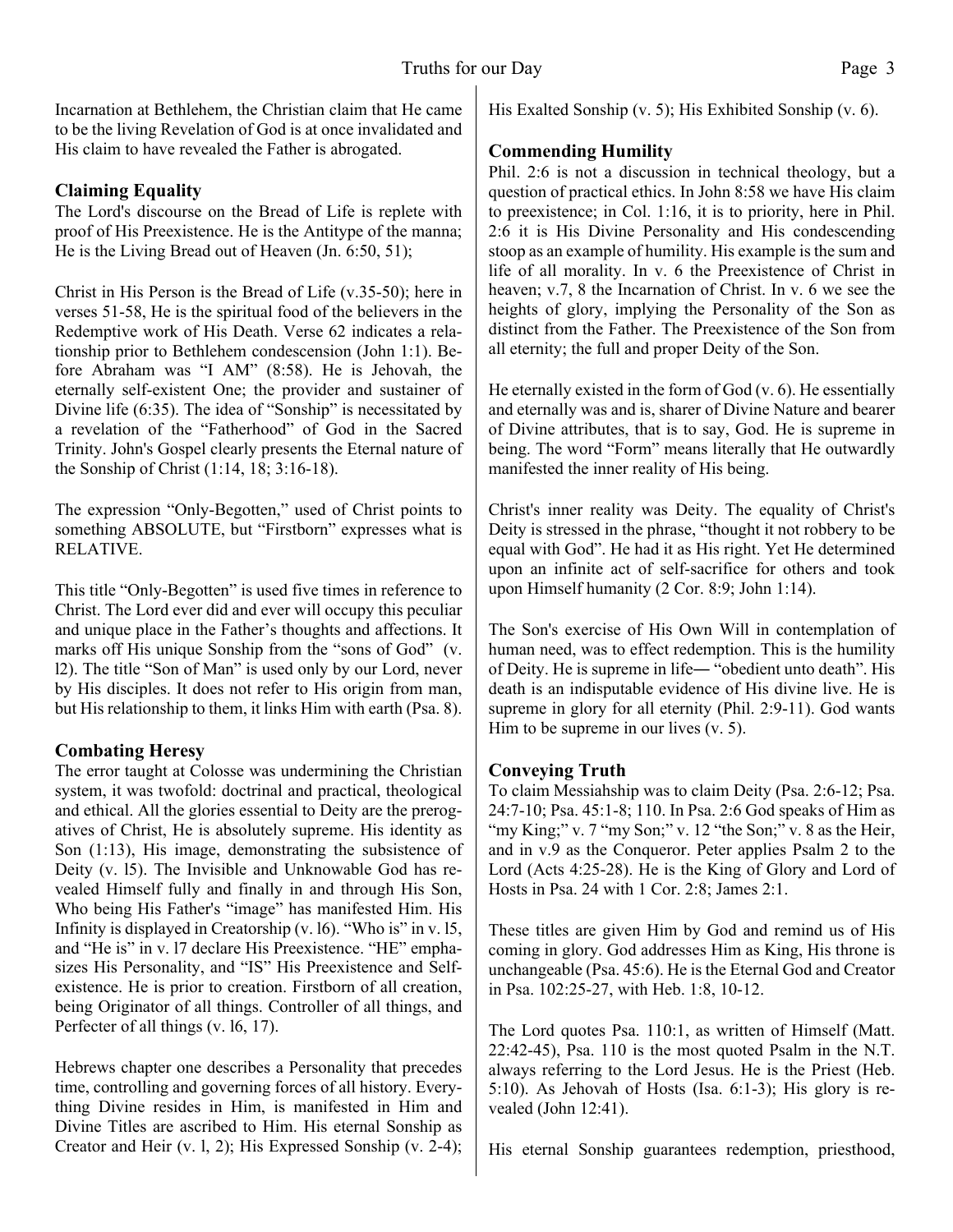Kingship, Headship and every blessing associated with these glorious titles of Christ.

#### **God provides resting places as well as working places. Rest then, and be thankful when He brings you, wearied, to a wayside well.**

# **"Filled with All Joy"**

*Sidney J. Saword*

In Isaiah 12 we are told of the joy and singing awaiting Israel in that day when the Lord Jesus assumes His rightful place on David's Throne and establishes His millennial kingdom, as predicted in the preceding chapter. That misguided people, who 1900 years cried out, *"Away with Him, away with Him, crucify"*, when Pilate presented Christ to them their King, have been ever since reaping the terrible harvest of their ruthless demand. The hatred which they meted out to God's beloved Son has returned to their own bosom in full measure. They sowed the wind and have reaped the whirlwind. As one considers the sad plight of the Jewish people today: despised, maligned, robbed and persecuted, they present a forlorn picture of woe and misery. Nevertheless, God has not forgotten them and the glorious future predicted for the nation is drawing near, when with repentant hearts they will welcome their true Messiah. The weeping "*may endure for a night, but joy cometh in the morning"* (Ps. 30:5).

 When the child of God assigns to the Lord Jesus Christ His rightful place of government in the heart and life it results in a condition of joy and singing. The obvious reason why so many of us are not experiencing this happy state is that worldliness and carnality are usurping the place that belongs to our Lord.

 The six brief verses of Isaiah 12 suggest to **six phases of spiritual joy** that constitute the birthright portion of God's people:

**v. 1 The Joy of Salvation,** when the soul experiences peace with God and pardon of sin; when the Word of the Gospel enters with all its comforting virtue and the troubled conscience finds rest in the atoning Work of Christ. May we be preserved the simplicity of love as never to outgrow this unspeakable joy and never tire of singing: "O happy day that fixed choice, on Thee my Savior and God". Poor David forfeited that joy when he strayed into the path of sin, and at last from the depths a contrite heart he cries out: "*Restore unto me the joy of Thy salvation".* Apart from this there can be no effective testimony for God. It is like the man who lost the axe head; the handle was a useless instrument for felling trees!

**v. 2 The Joy of the Lord. "***For the Lord Jehovah is my strength and my song".* In Nehemiah 8:10 we read: "*For the joy of the Lord is your strength".* The faithful ministry of God's servants at that time produced true contrition in the hearts of people so that "they all wept" when they heard the words of the law, led them back to their God. The joy of the Lord does not consist of being occupied with the blessings, but rather with the Blessor: finding one's delight the Person of Christ Himself.

**v.3 Joy in God's Word***. "Therefore with joy shall ye draw water out of the wells of Salvation".* When the two foregoing joys are present in the believer's life, he can say with the Psalmist: "*I rejoice at Thy Word, as one that findeth great spoil"* (Psalm :162). His appetite keen for the Word of God, like that of a healthy school-boy for his dinner, and the result is seen in spiritual growth and divinely inspired energy. On the contrary, when the spiritual digestion has been impaired by over-indulgence in newspapers and kindred literature, the believer eventually loses his appetite for the Word and the language of his soul is that of Israel in regard to the manna: "*My soul loatheth this light bread".*

**v. 3 The joy of witness bearing.** *"Praise the Lord . . declare His doings among the people";* When Israel walked near to their God they were a testimony before the nations, so that even the queen of Sheba undertook her long and strenuous journey to behold the manifestation of God's power and wisdom through Solomon. Then her testimony was: "*Happy are thy men, happy are these thy servants".* When the Apostles stood up on the day of Pentecost and witnessed to their risen Lord their joy was so conspicuous that the mockers said, "*These men are full of new wine".* The irrepressible joy of Paul and Silas in the Philippian jail found expression at the midnight hour in songs of praise. The inevitable result was the earnest appeal of that convicted jailer to be shown the way of salvation. Very little time was required to convince him. No doubt the heavenly joy seen in the countenances of those two patient sufferers was an overwhelming argument to the mighty power and reality of the Gospel. Service for the Lord unaccompanied by holy delight like "*gold that has become dim"* (Lam. 4:1) .

**v. 5 The Joy of Worship.** *"Sing unto the Lord"*. The book of Psalms embodies a volume of praise and worship, and **JOY** forms the keynote of it all: "*My mouth shall praise Thee with joyful lips"* (Psa. 63:5). Mary was joyful worshiper: "*My soul doth magnify the Lord, and my spirit bath rejoiced in God my Saviour".* In John 20:20, when Jesus stood in the midst of His disciples in the upper room and revealed Himself unto them, we are told that: "*Then were the*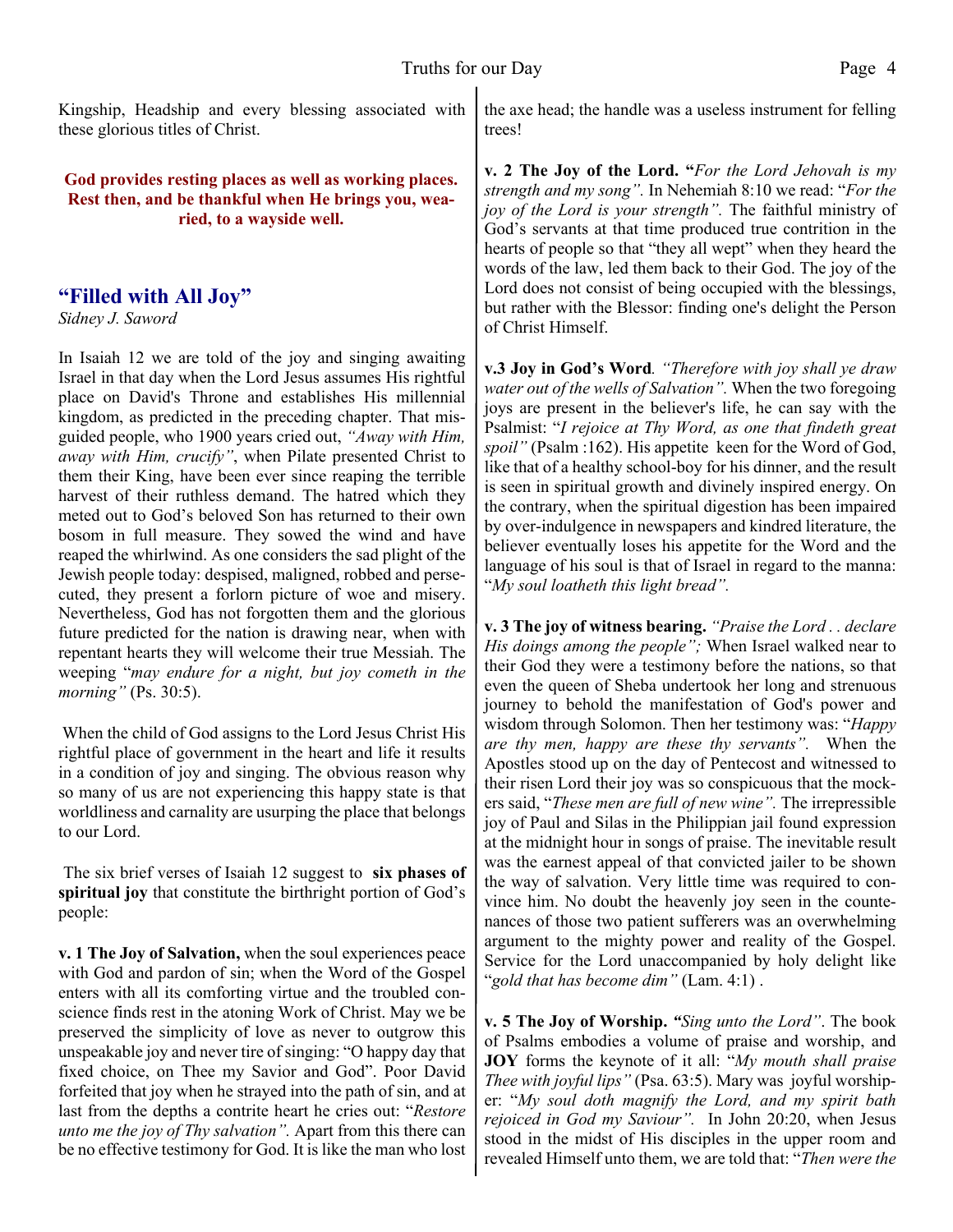*disciples glad when they saw the Lord".* How grieving to the heart of God must be that insipid, joyless form of worship which reduces an assembly to the Laodicean state!

**v. 6 The Joy at His coming. "***Cry out and shout".* The great climax to Israel's joy will be the realized, visible presence of the Lord in their midst in all His glory. Undoubtedly their joy know no that day, but we believe it will be eclipsed by the unspeakable joy that be ours at the Rapture, when His glorified church, without spot or wrinkle, will be caught up to see Him face to face, to be with Him and like Him throughout eternity. How wonderful will be the personal link in that moment, when with Paul we will recognize Him and exclaim: "*The Son of God, Who loved me and gave Himself for me!" "For the Lord Himself shall descend from Heaven with a shout"*, and that shout will awaken its kindred joy in the hearts of the countless multitudes of the redeemed. May our souls be so weaned from worldly vanities that we may ever be on the tiptoe of expectation, breathing out that yearning desire: "*Even so, come, Lord Jesus".* "*Now the God of hope fill you with ALL JOY and peace in believing"* (Rom. 15:13) .

#### **We are not told to be holy to be saved; we are saved in order to be holy.**

# **The Camp of the Saints**

Numbers 5-6 *Harold St. John*

In the early chapters of the book of Numbers, the author has invited his readers to consider three classes in the camp of Israel. The warrior enrolled at twenty years of age, the Levite enlisted at twenty-five, and the priest's service opened on his attaining his thirtieth year. Each of these has its counterpart in Christianity. There are still many good soldiers of Jesus Christ who take their share of hardness in the ministry of the gospel; many shepherds who labor in the Word and doctrine; and here and there we meet priestly souls who give themselves to a ministry of ceaseless praise, intercession, and worship.

In the Old Testament, the persons were distinct and not allowed to trespass on the service of one another, but in the present, every saint is called to discharge the functions of all. Yet in actual practice, we tend to develop one special line of service and offer it as our contribution to the welfare of the Church.

Moses has often been called the "father of preventive medicine", and it is certainly remarkable to find these careful precautions against infection in writings so remote from our

times. Even today many in the world are far behind the hygienic system of the Pentateuch in matters dealing with personal cleanliness and the spread of disease.

The cases selected as illustrations are leprosy, hemorrhage, and contact with a corpse. Spiritual leprosy has eaten deeply into the texture of the writer's system, and none of his readers are unconscious of its workings in their own lives. The Hebrew word tsara, translated 55 times in the Old Testament "leper", "leprous", or "leprosy", is derived from a root which means "to strike" and was viewed by the Jews as a stroke of God. Indeed, the widely held rabbinic belief that Messiah would be a leper was based on Isaiah 53:4 -- "smitten of God".

Both Jewish and Christian expositors have recognized that leprosy represents sin in its mysterious workings and hideous manifestations. One famous rabbi remarks, "If a man considers this, he will be humbled and ashamed because of his sin. Every sin is a leprosy, a spot upon the soul".

The apostle Paul describes an outbreak of moral leprosy among the church at Corinth and shows, when the thing is certain and the sinner unrepentant, that only expulsion from the camp will meet the demands of divine holiness and safety for the saints.

The second case cited is that of "an issue" where the life of the sufferer is slowly being drained away and where the work of many physicians has been in vain (see Mk. 5:36). In these cases the discipline was far less severe than with leprosy and merely involved exclusion from the camp until sundown, in minor cases, or for a week in more acute ones.

An outbreak of passion might easily suspend happy fellowship for a limited season, but as soon as the "clothes are washed", that is, when the action of the Word is welcomed and the sin judged, there may be immediate recovery and restoration.

The wise man tells us that he who rules his spirit is better than he who takes a city. His father David could do the latter, but neither the son nor the father was able to govern themselves. This problem of self-control is one of the hardest and loneliest which we have to face.

The hardest battles ever fought, The greatest victories won Are fought with never a comrade near, And never a shot or gun. It may be a battle with terrible pain, Or a struggle with mind or soul, But God, who is watching His soldiers, knows The names on His honor roll.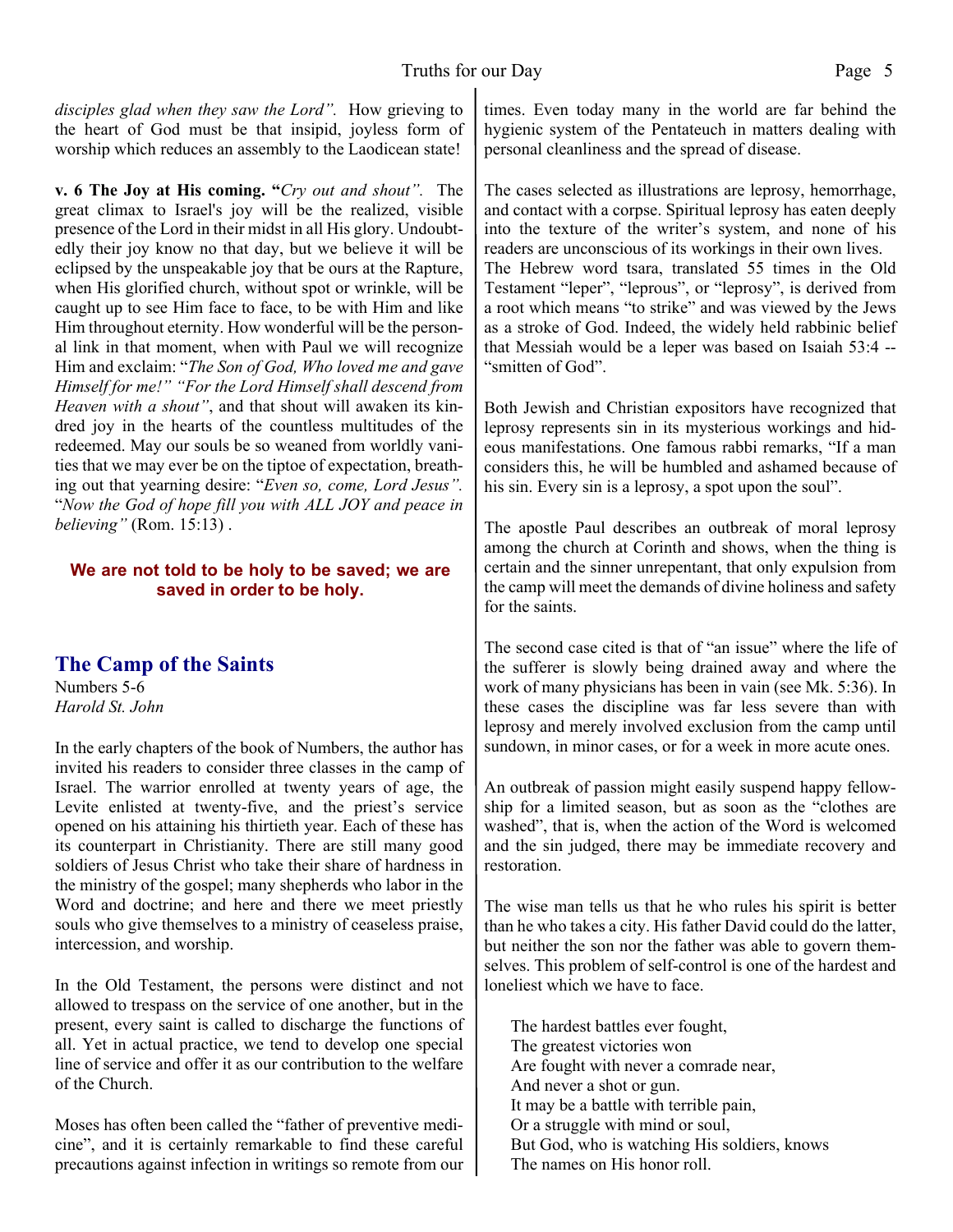#### Truths for our Day Page 6

The third evil which unfitted its victim from the fellowship of the camp was known as "defilement by the dead". This subject is one of the main topics of the book and is dealt with in six important passages: 5:2; 6:9; 9:6; 9:10; ch. 19; and 31:19. We find what answers to "the camp" in the Christian assembly of our times and the direct teaching of the New Testament fully agree with the shadows of the law. There can be no allowance of open sin, no room for lawless self-indulgence, nor can the purity of the fellowship be compromised by deliberate association with known evil.

If we allow things that are unsuited to that holy Presence which indwells the church, then we shall find, to our grief and shame, that the glory will slowly and unwillingly leave the threshold of the Temple (see Ezek. 10:4; 11:23 and Rev. 2:5) and Ichabod will be graven on the walls of our house.

It is important to note that defilement could only be transmitted by one who had direct contact with a corpse: his touch defiled all that was in his tent and also those who sought to apply "the water of purification", but there is no hint that the uncleanness could be handed on to a third party.

The theory of second-hand defilement is a false and malignant heresy and its applications have wrought endless havoc among Christian people. The idea is untrue to Scripture, false to the facts of life and experience, and is condemned by the witness of nature and the findings of science.

After considering the cleanness of the camp, the writer turns to the important matter of honesty in our relations toward others. Neglecting this lesson has worked incalculable havoc among God's people, and it behooves us to face frankly the provisions which Jehovah made then, and still insists on today.

The case of a personal trespass is supposed and there are three stages in the recovery of the offender. First, he must make full confession of the wrong done. Then an adequate restitution must be offered, and lastly a "ram of the atonement" would serve as a recognition both of the inward state that made such a sin possible and as a reminder of the death of Christ by which the stain was effaced.

It will be noticed that four parties were involved: God, the priest, the sinner, and the one whose rights had been violated. In like manner every dispute or trespass among brethren will take into account the character of God, the spiritual man who can deal with the matter (Gal. 6:1), and then the two opposing brethren. (See the same four parties in Mt. 18:15-20.)

The Lord Jesus again and again referred to these discords among brethren and yet we must all sadly own that we have not heeded His words. We find that the "churches of the saints" are distressed and often riven asunder because of some strife between two or more Christians which remains unsettled for years.

In the Royal Proclamation recorded in Matthew 5, we find one searching passage in which the King reveals His will in the following terms: *"Therefore if thou bring thy gift to the altar, and there rememberest that thy brother hath ought against thee; leave there thy gift before the altar, and go thy way; first be reconciled to thy brother, and then come and offer thy gift".*

Note that the Lord suggests that the worshipper's conscience will be acutely sensitive as he approaches the holy courts. This will be appreciated by every thoughtful mind, for there is nothing like the Cross to awaken the memories of past weakness and failure.

It is when the offerer has led his lamb up to the priest that he remembers that his brother has something against him, so tying up the animal, he leaves it and hurries through the city to his brother's home, and there insists on a reconciliation before returning to carry out the ritual.

In such a case, as a matter of mere geography, one would seem to be traveling away from the altar, but in fact one is approaching all the eternal values of the symbol; as so often in life, the long way round is really the nearest way home.

I expect most of us remember some hour in "life's little day" when we found ourselves suddenly arraigned before the "eyes of His glory" and we were pierced with an arrow of conviction as to some act of dishonor. We shall never forget what a crucifixion of our pride it cost us to unload our breasts of all the unclean stuff, but equally we shall always remember the cleansing sense of relief that followed.

There is a tendency in us all to brush aside these claims of our Lord Jesus and to say they are "Jewish", or we imagine that we can dispense with obedience in one matter because of "costly and higher service" in some other direction.

We need to learn that our professed loyalty to Christ is always tested in little things. For many a Christian in the days of Domitian's persecution the casting of a handful of incense upon a brazier before an idol altar seemed a little thing, and yet the great gates of life swing upon frail hinges such as these. The Lord give us to listen to Moses and to Christ.

When we cease to worship God, we do not worship nothing, we worship anything.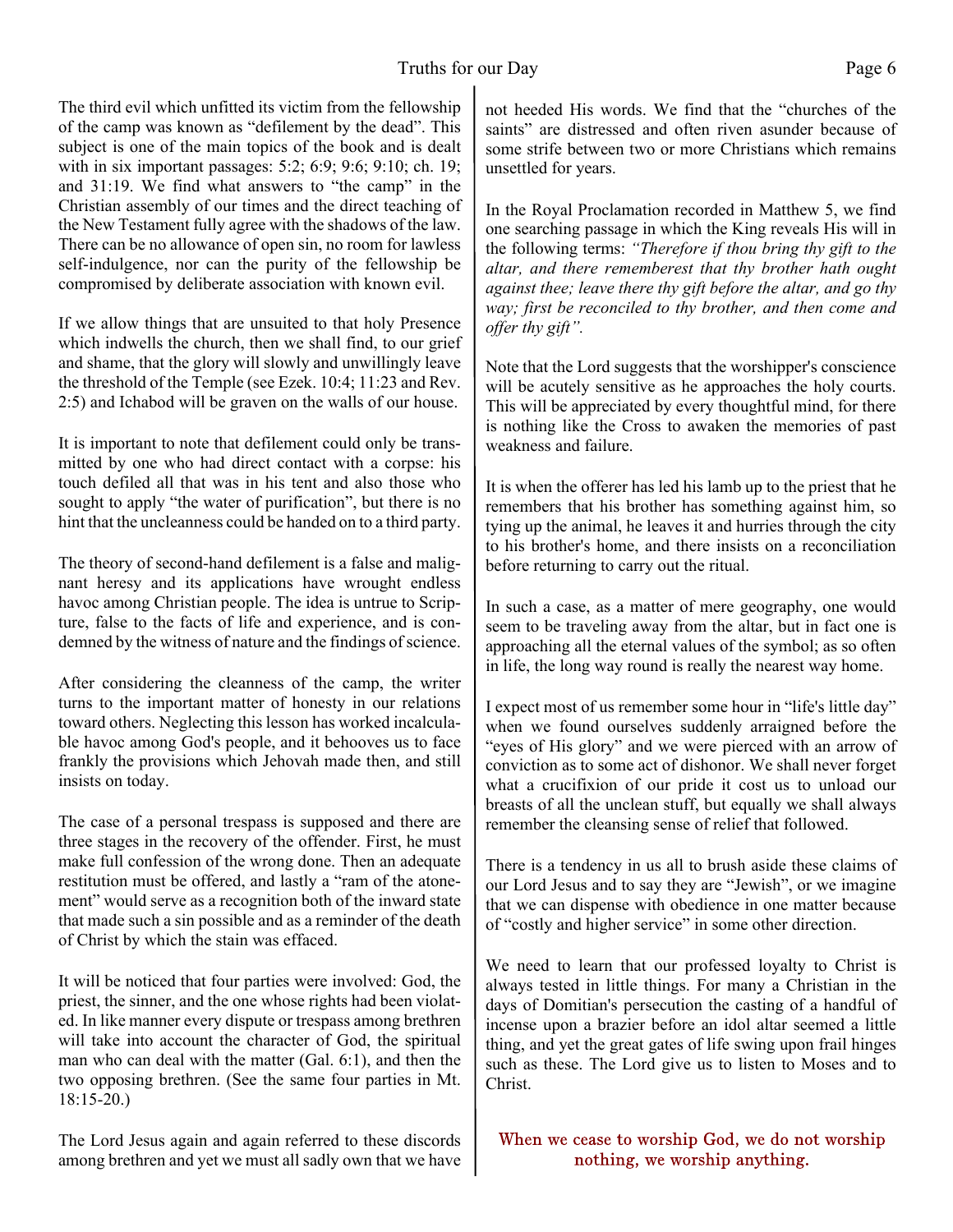# **Reconciliation**

2 Cor.5:17-21 *Peter Simms*

### **Meaning of the Word**

Reconciliation means "to change, exchange (especially of money); hence, of persons, to change from enmity to friendship, to reconcile". (W.E.Vine). Reconciliation has to do with the putting away of an enmity, and the bringing together of the parties who were formerly hostile to one another. The Bible states plainly that sinners are 'enemies' of God (Rom. 5:10; Col. 1:21-22; Rom. 1:30). We should not minimize the seriousness of these and similar passages. The world does not simply dislike God, but is directly opposed to Him and all that He stands for. It is this world that God through Christ has reconciled to Himself (2 Cor. 5:19) and in doing so did not imputed to them their trespasses. But rather, He, through Christ, (Col. 1:20-22), made it possible for enemies to be personally reconciled to Him (2 Cor. 5:20), by simply receiving the reconciliation He accomplished for them through Christ on the cross (Rom. 5:11).

What turned man against God, and brought about this attitude of rebellion has been clearly identified as sin. It has been taught by some, that God is partly responsible for the alienation that exists between Him and man. It is God they tell us that set up the barrier between them, by demanding obedience, and when failing to get it, sentencing the offender to death. Condemnation however is a natural reaction on God's part to sin (Rom. 1:18). For, being infinitely holy, He will react to sin by condemning the one who commits it. God never changed towards the sinner. It was the sinner who put himself in a wrong relationship with an infinitely holy and immutable God. It is as a pot of boiling water that has absolutely no inherent evil or moral weakness in it. But if I put my hand into it, my hand will be scalded. Do I blame the boiling water for my wound? The boiling water never changed, it remained what it ever was, boiling water. And if I do not want to be scalded by it, I must not put myself in a wrong relationship to it. I must change my attitude toward it, not it towards me. For it is by nature, boiling water, and cannot act in any other way, and if it does, then it ceases to be boiling water. So God is infinitely holy and immutable, and if we sin against Him we will die (Rom. 5:12; 6:23). It is the sinner who must be reconciled to God, and not a mutual reconciling of one to the other, as if both were at fault.

It has often been pointed out that there is only one way to reconcile two opposing parties who have been alienated one from another, and that is to identify the cause of the alienation, and then effectively deal with it.

Reconciliation is a work of God on behalf of mankind (2 Cor. 5:19) *"God was in Christ reconciling the world unto Himself, not imputing their trespasses unto them."* It is God who has taken the initiative. Being a realistic God, He knows that man will never, nor can he ever, deal with that which has alienated him from God: this is, first of all, his sin; secondly, the law; thirdly, the old man. God identifies these three things as the cause of the alienation and then, through His Son, effectively deals with them in such a way that His enemies can be reconciled to him if they so wish.

**1. Sin**. Heb. 9:26: The Lord Jesus in His incarnation became our representative before God and through the sacrifice of Himself put away sin. So sin has been effectively dealt with by Christ on the cross.

**2. The law** Col. 2:14-15; having canceled the written code (the law as an instrument of condemnation, or a legal note of indebtedness for which we were liable, but the demands of which we were unable to satisfy), with its regulations that was against us and that stood opposed to us, he took it out of the way, nailing it to the cross. (Christ by His death paid the debt, canceled the note, and took it forever out of the way) This written code, the Law, was like a handwritten "certificate of debt" (NASB). Since we were not able to keep the Law, it was like a bill of indebtedness, and being unable to pay the debt we were constituted criminals. But Jesus took away this criminal charge, this certificate of indebtedness, by His death. It is as if He were nailing it to the cross with Him, showing He paid the debt. He wiped the slate clean. As Krishna Ral put it: "Jesus for me a body takes, my guilt assumes, my fetter breaks, discharging all my dreadful debt; and can I then such love forget?" (TBKC).

"Cancelling the written code against us in decrees" The word cheirographon, found only here in the NT, is used of a handwritten bond of debt (cf. Philemon 19). The author of Ephesians explains the "decrees" as those of the Law (2:15). The indebtedness may be the necessity of paying the penalty for an infraction of the Law; death was the punishment for disobedience (Gen. 2:17; Deut. 30:19). (JBC)

**3. The old man** Rom. 6:6; 2 Cor. 5:17. *"For what the law could not do in that it was weak through the flesh, God sending His own Son in the likeness of sinful flesh, and for sin, condemned sin the flesh".* The old man must be displaced with a new one. (John 3:3)

The conclusion: 2 Cor. 5:20-21 The only thing needed now is for man to receive (Rom.5:11) the reconciliation that has been freely and effectively provided for him by God through the sacrifice of His Son.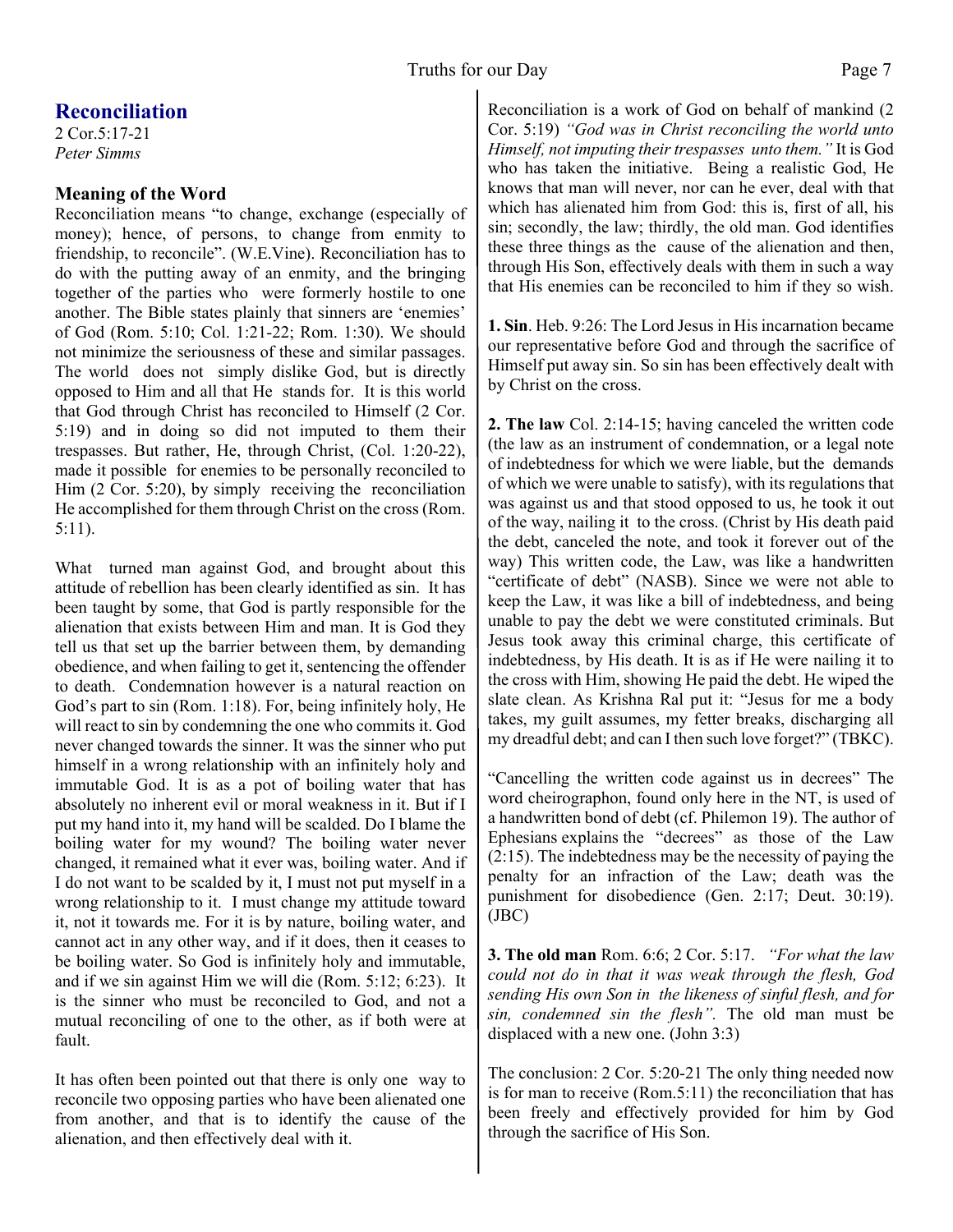The clear mandate for all who seek to see others reconciled to God, which is the great mission of the Church, is, *"we beseech you in Christ's stead be ye reconciled unto God"* 2 Cor. 5:20. All this is based on the truth of 2 Cor. 5:21.

### **A Lesson on Leanness**

(2 Samuel 13:4)

*"Why art thou, being the king's son, lean from day to day?"* (2 Sam. 13:4). Jonadab did not just say, "Why art thou lean from day to day?" Rather, he asked Amnon, *"Why art thou, being the king's son, lean from day to day?"* What makes the question important is that Amnon was the king's son, and being such, there would surely be nothing withheld from him that would be for his benefit. As heir to the throne, the health of the king's son would be of the greatest concern and would be zealously guarded lest anything should detract from his having a healthy, robust, vigorous body. His food would be especially prepared for him and suited to his particular needs in order that he could readily assimilate it and grow to maturity. It would be of the utmost folly for him to be fed with that which would cause him to become lean from day to day, to grow weaker and weaker, and to become unable to function in his kingly capacity when ultimately called upon to reign. This is only common sense and apparent to all of us.

Now, we are the sons, not just of a king, but of the King of kings. How is it with us? Are we becoming lean from day to day? The Apostle Peter has said that our heavenly Father has provided *"all things that pertain unto life and godliness, through the knowledge of Him that hath called us to glory and virtue"* (2 Pet. 1:3). He has saved us, sealed us with His Holy Spirit, given us His Holy Word, cast our lines in pleasant places, and has provided all other things needful for us. Why, then, should we become lean from day to day?

It must grieve our Lord to see any one of His children becoming lean from day to day, since there has been no lack of sustenance provided that we might assimilate it and develop normally. Though we are the King's sons, are we neglecting the spiritual food He has provided for us in His Word? Is what we are feeding on leaving us weaker and weaker, so that ultimately we will be unable to stand and resist the adversary in the day of testing? Is it possible that we find the leeks, the onions, and the garlic of Egypt's enslavement more palatable than the manna supplied by our Father in Heaven?

Or is it possible that we are wholly unconscious of the fact that we are becoming lean from day to day? Or, if we do not know it, does it not alarm us as to the consequence of continuing in such folly? Is there no way, are there no guide

lines, to enable us to measure the state of our spiritual health? Are we left alone to aimlessly drift in the dark after we have been saved? Or does the Word of God supply us with the answers? We believe it does.

#### **Some Causes**

The Scriptures tell us much about the conflict between the flesh and the Spirit. Which one gets the victory is up to us personally, for we have a choice in the matter. The Lord has said, "There will always be war with Amalek," so the fight will never be over this side of glory. One of the clues to living a victorious Christian life is found in Galatians 5:16, where we read, *"walk in the Spirit, and ye shall not fulfill the lusts of the flesh."* And Galatians 6:7-8 reminds us, *"Be not deceived, God it not mocked, for whatsoever a man soweth, that shall he also reap. For he that soweth to his flesh shall of the flesh reap corruption; but he that soweth to the Spirit shall of the Spirit reap life everlasting".*

Why, then, should we, being the King's sons, be lean from day to day? Here are five reasons, any one of which might contribute to our becoming lean.

**1. Neglecting prayer**. The beginning of our backsliding can almost with certainty be traced to the time when we left off praying to God. Communion with Him, seeking renewed strength at the beginning of the day, is among the top priorities of our Christian life. We need to pray.

**2. Neglecting to read God's Word**. The Word of God is that spiritual food needed by the "new man" in Christ in order that he may grow spiritually. Reading and meditating on the Scriptures are necessary for its assimilation so that we may grow to maturity.

**3. Neglecting the assembly meetings**. The words of Hebrews 10:25 exhort us as follows: *"Not forsaking the assembling of ourselves together, as the manner of some is, but exhorting one another, and so much the more, as ye see the day approaching."* The flock needs shepherding and feeding — the whole flock —not just a few of them. If we neglect the regular meetings of the local assembly we need not be surprised if we become spiritual paupers.

**4. Neglecting to keep short accounts with God**. In 1 John 1:9 we read, *"If we confess our sins, He is faithful and just to forgive us our sins, and to cleanse us from all unrighteousness."* We should confess our failures to God as soon as we are conscious of them. Putting it off until later may well cause us to forget most of them, and then how can they be confessed? Nor can we confess them, as it were, in a bundle. Asking forgiveness for our sins and actually confessing (i.e., naming them) is a very different thing.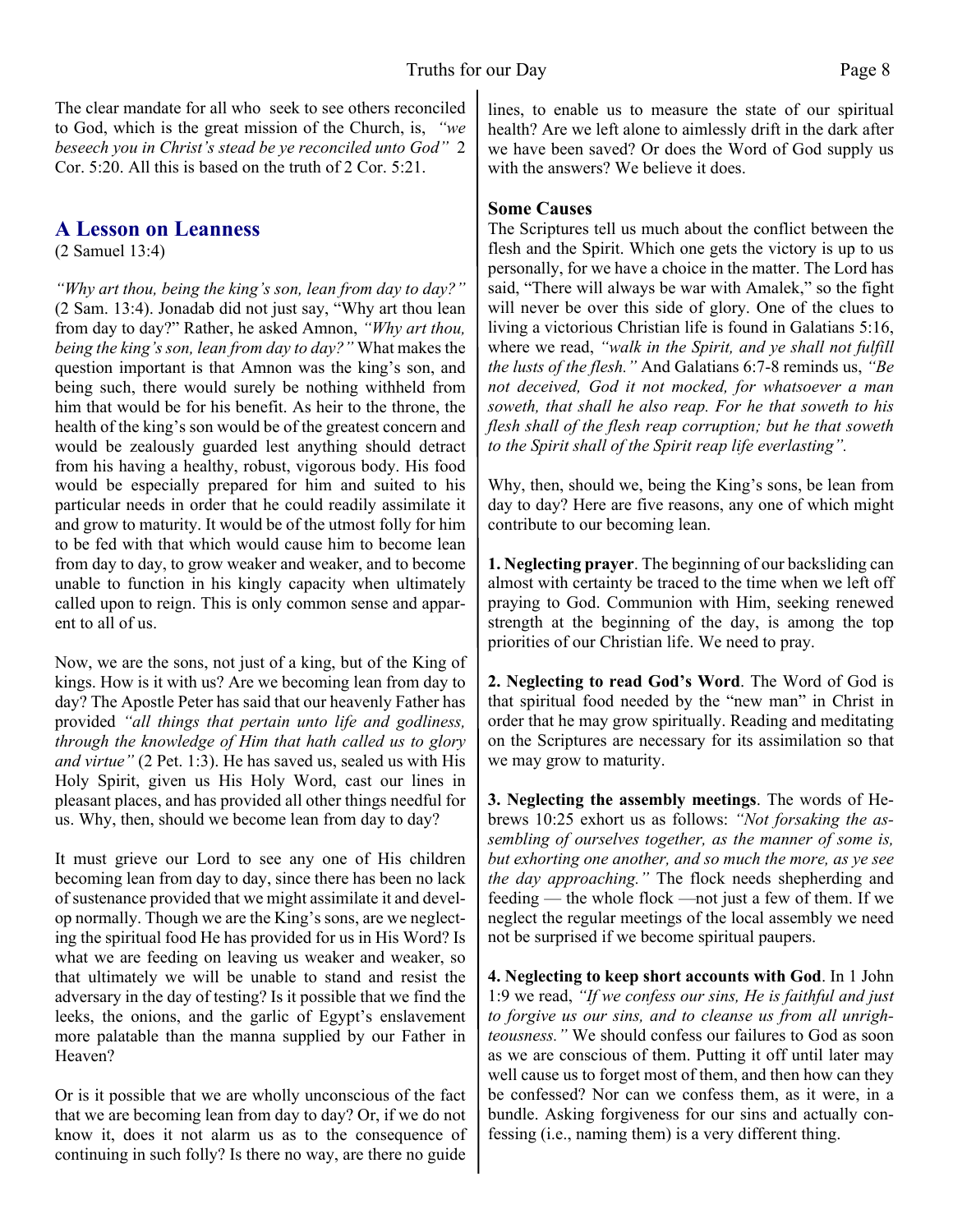**5. Mixing too freely with the world**. In 1 John 2:15 we are exhorted, *"Love not the world neither the things that are in the world. If any man love the world, the love of the Father is not in him."* We are saved eternally, if we are saved at all. However, we can and will become just like those who are going down to the Pit if we do not periodically take stock to

#### **Some Things to Avoid**

necessary to do so.

There are three things in our relation with the Holy Spirit that we are told to avoid. First, we are instructed, *"And grieve not the Holy Spirit of God, whereby ye are sealed unto the day of redemption"* (Eph. 4:30). Sin, where tolerated in a Christian's life, destroys spirituality. The Spirit's main work on our behalf is to guide and instruct us in the Word of God, but this ministry is interrupted when He is grieved. He leaves off doing this to plead with us to repent and confess our sins so that we might return to our first love. Where this is neglected, His instruction ceases for the time being and our spiritual progress is stunted as a result. Second, we are exhorted in 1 Thessalonians 5:19 to *"Quench not the Spirit."* How can we quench the Spirit? When we say no to God, it is like throwing water on a fire. We suppress and subdue the Spirit in our unyieldedness to God's known will. Third, we need to avoid limiting the Spirit's ability to use us. This is perhaps the most common failing of all. We get an opportunity for some service for God, but we are too timid to step out. We thus limit the Spirit's ability to use us and we end up doing nothing — and later regret it.

see how we stand with God and put things right when it is

These are but a few things that could make us lean from day to day, and perhaps there are others you yourself know only too well. Beloved, there is an urgent need for revival in our midst; a humbling of ourselves as individuals and as assemblies; a soul-searching to find out why we are so lean, why, as it were, God is hiding His face. Each of us needs to ask himself the question, "Is there anything in my life that is causing God to withhold the blessings I so earnestly need and desire?"

Tell me, "Why art thou, being the King's son, lean from day to day?"

#### **The servant of Christ should always be a learner. There is much, very much, we do not know.**

# **Assembly History**

*Eugene Badgley*

The following article traces assembly testimony covering a period of about 140 years, dating back to gospel work in Scotland in the mid 1800's.

As important as it is to know **Biblical history,** so it is important to know our **assembly history, "***the things most assuredly believed among us"* (Lu. 1:4). History is the evidence of how God has sought to maintain testimony throughout the centuries.

Much of the history of assembly testimony I am giving comes from various articles and books written on this subject. One source in particular is from a message that Mervin Paul gave a number of years ago that was recorded on audio cassette. The date is unknown. A couple from the assembly in Guelph Ontario, who recently went home to Heaven, presented the transcript to me a number of years ago.

Mr. Paul, said, **"**It was not until the 1st quarter of the 1800's that we have any record of the revival of the New Testament assemblies which had disappeared from view to all intents and purpose in Emperor Constantine's day". That is not to say that there was no scriptural testimony prior to then, for God has always had a remnant testimony.

Before I present our history it is necessary to relate some information about another movement that originated in Dublin that began differently.

#### **Early Assemblies**

In 1825, in Dublin, a saved lawyer named Parnell, afterwards called Lord Congleton, became dissatisfied with the church systems of the day and met with another brother to break bread and to fellowship together over the Scriptures. A year later, in 1826, Edward Cronin came up to Dublin to study and, being a saved man, he sought to receive communion, as it was called, in a certain evangelical group of churches but they would not permit him to enjoy this privilege as a mere visitor and insisted that he join their church. Dissatisfied with the systems, he refused to join anyone. Later he went to another communion service and again was refused admittance; but one of the church officers, H. Hutchinson, sided with him and left the church in protest. Thereafter the two met in Hutchinson's house. Eventually Lord Congleton and a few others learned of this interdenominational meeting of believers and were brought into fellowship. This is the beginning of such gatherings and the date was the winter of 1826/27. Other outstanding men would join this meeting, namely, Anthony Norris Groves, J. G. Bellett, J. V. Wigram and one outstanding man, John Nelson Darby. Mr. Norman Crawford said, "These men, separated from all ecclesiastical systems, came together in the name of the Lord Jesus, owning the presence and Sovereign action of the Holy Spirit in their midst. They were deeply impressed